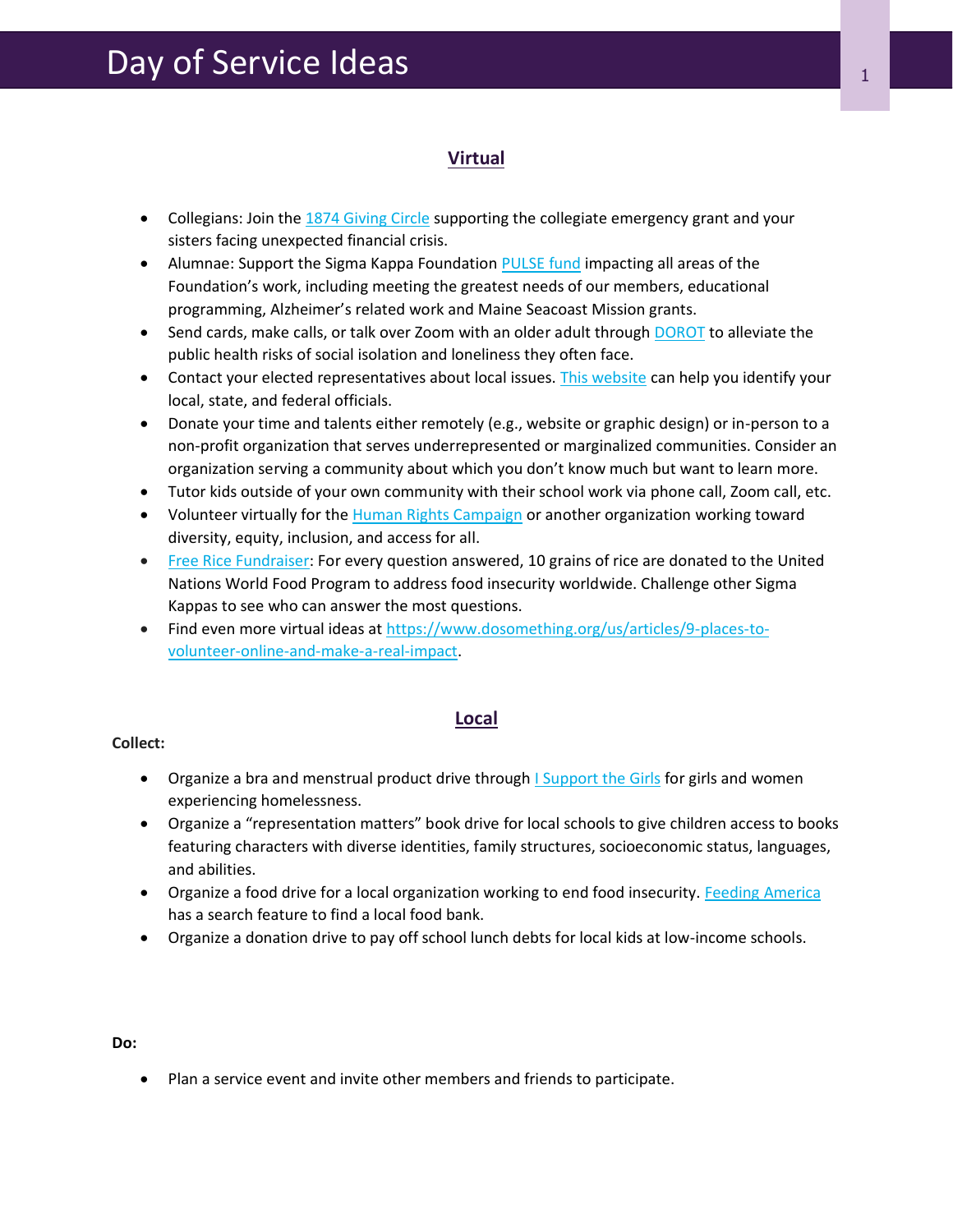# Day of Service Ideas <sup>2</sup>

- Volunteer with [Special Olympics / Unified Sports](https://www.specialolympics.org/get-involved/volunteer) or a similar non-profit working with people with intellectual disabilities.
- Volunteer at a library or in a classroom with which you do not typically interact. Read books to children that center characters from underrepresented and historically marginalized identities (i.e., diversity in race/ethnicity, gender, sexual orientation, socioeconomic status, and religion/worldview).
- Organize a postcard/letter writing campaign to your representatives and/or local voters to advocate for change.
- Volunteer with a voter registration campaign.
- Volunteer with a job placement/training center in your area.
- Volunteer with a local refugee resettlement organization.
- Volunteer with an organization that supports people experiencing homelessness in your area. [This website](https://nationalhomeless.org/references/directory/) can help you locate a site.
- Host a clothing swap to combat the environmental impact of the fast fashion industry.
- Visit an assisted living facility. Teach a resident how to use a computer or the Internet.
- Donate blood to a reputable organization such as the [American Red Cross.](https://www.redcrossblood.org/give.html/find-drive?cid=nonbrand&med=cpc&source=google&scode=RSG00000E017&gclid=Cj0KCQiAjc2QBhDgARIsAMc3SqReuPYWi2yWFSa27zDtHawP-oOnrUXfiuhp3XehPxADsUhA31baMFkaAtO0EALw_wcB&gclsrc=aw.ds) There is currently a national blood crisis in the U.S.
- Support local businesses owned by people from marginalized identities (i.e., Black, Indigenous and People of Color; women).
- Check on those who are elderly or in need.
- Pick up trash around a neighborhood or the beach, or help out at a national, state, or local park. Choose a location beyond your immediate community.
- Bike or walk to work/class to reduce the impact vehicles have on the environment.

### **Learn:**

- Participate in opioid overdose emergency response training to be prepared to help someone in need. Many states and local communities offer trainings, o[r this online training](https://www.getnaloxonenow.org/#home) is accessible to all.
- Host a "safe space"/ "safe zone" training. Many campuses and local organizations can facilitate this training for groups. Or participate in a free online training throug[h The Safe Zone Project.](https://thesafezoneproject.com/learn)
- Host a [Mental Health First Aid Training](https://www.mentalhealthfirstaid.org/) for your community.
- Educate yourself on your own implicit biases through [Harvard's Project Implicit](https://implicit.harvard.edu/implicit/education.html?fbclid=IwAR2-xm7A-6H2GHw7Fmm_qt6ot8_AtYLqQXV4kPM3b7a3yMpmQMLyzOq9PLw), then participate in bystander intervention training to be prepared to address discrimination and hate-based harassment.
- Become CPR certified.

### **Make:**

- **[Plant seed bombs](https://www.dosomething.org/us/campaigns/seed-bombs-away) to increase green space in urban communities.**
- Start a community garden in an underrepresented neighborhood to provide access to healthy food.